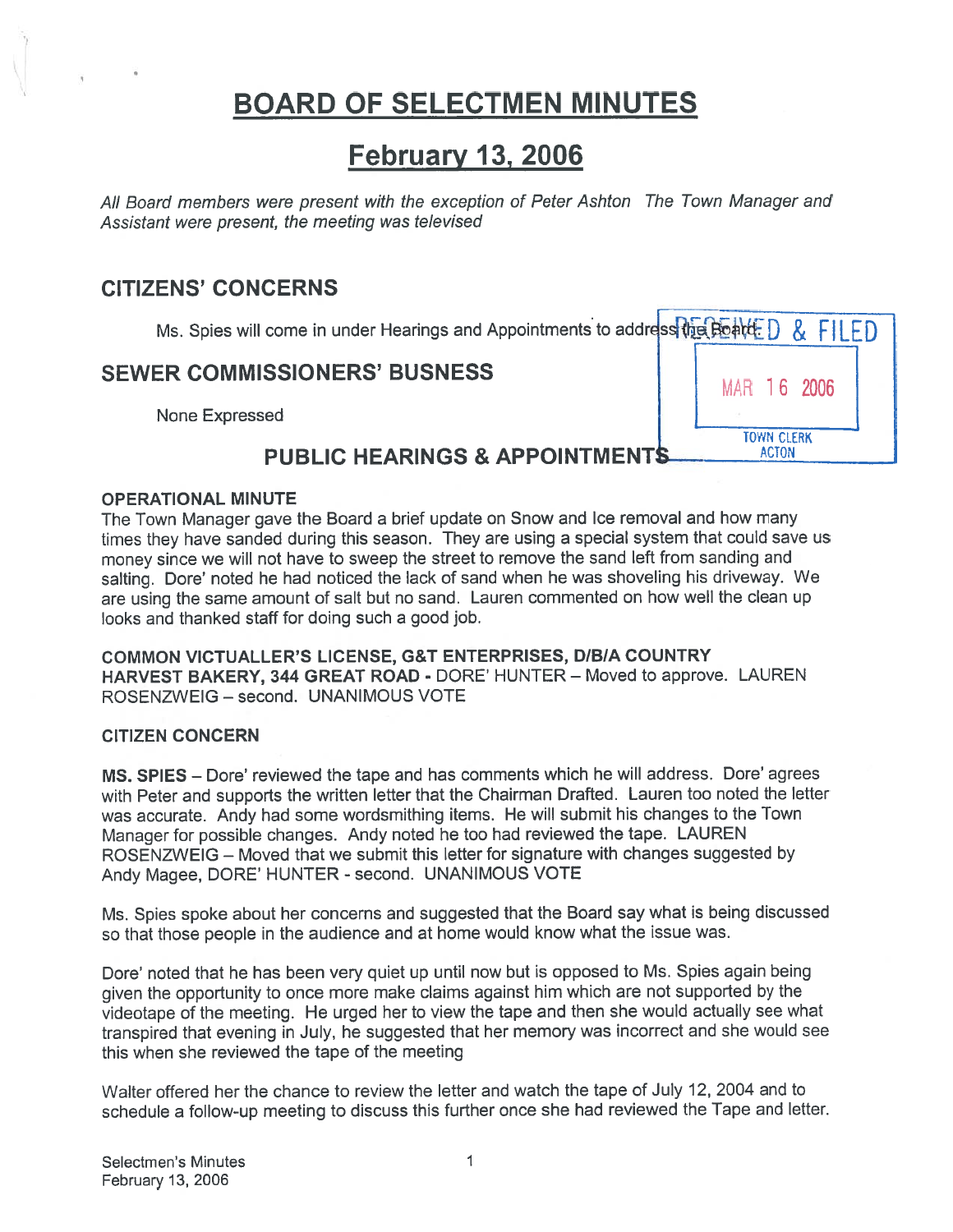Andy spoke about the use of hot words, Done Deal, Secrets, Sham and citizens not being citizens. Andy said that when we are done we should read this letter out loud and commended Dore' for his patience during the discussion of this issue.

Lauren noted that this was about the 2004 Morrison Farm Committee. She noted that people were passionate and commented on things that happened that evening. Lauren asked her to read the letter and watch the tape. Lauren said we need to wait until every one was presen<sup>t</sup> to discuss this further.

Walter asked Ms. Spies if she had any other comments, she replied no.

CLASS I CAR DEALER LICENSE, ACTON SUZUKI RENT-A-CAR, INC, 50 POWDER MILL ROAD - Dore' wanted to hear the Engineers comments about Garry Rhodes review and comments. Dote' suggested that he meet with Garry. The Building Commissioner is the zoning enforcement officer. Mark Donahoe will meet with Garry and noted he disagrees with Garry's opinion. Leo said that it is pre-existing and has had vehicles on it for over 50 years. Lauren asked about parking for the tanning salon and Prescott's. Andy commented on the site and parking for the other uses in the building. Andy noted that he should review this change with the Conservation Commission as he is proposing <sup>a</sup> use that has dense parking. Mr. Donhoe noted that they are not making any changes. Andy asked for something from Building and comments from the Conservation Commission. The Board asked that they discuss the issues with the Building Commissioner and Conservation staff and they will continue this hearing. Don noted that he does not recall any license applied for at that location. Don suggested that the petitioner ge<sup>t</sup> to Garry to resolve this issue. Walter noted that he too agreed they need to speak with Garry for interpretations. LAUREN ROSENZWEIG — Moved to continue to February 27, 2006. DORE' HUNTER — second. It was discussed that Mr. Bertolami's Engineer would be out of town on that date. LAUREN ROSENZWEIG - Moved to withdraw her motion and to Move that they reschedule this for March 13, 2006 at 7:45 p.m. DORE' HUNTER — second. Unanimous vote

### BEER AND WINE ALCOHOLIC BEVERAGE LICENSE AS A COMMON VICTUALLER, SALERNO'S RESTAURANT, INC., DIBIA, SORRENTO'S PIZZERIA, 251 MAIN STREET

Andy asked about number of employees and will they come to the training, Mr. Basal said he has six employees and plans on having all of them Tips Trained. He will himself is already Tips Trained and will be bringing an employee to Tips training next week and will be participating in the Group training hosted by Scupper Jacks. Lauren wanted to make sure that he does not serve underage people and to be sure people don't leave intoxicated. Andy suggested the policy be amended to reflect 2 drinks per person with food only. Walter stressed the need to be sure that keep the public safe. DORE' HUNTER — Moved to gran<sup>t</sup> approval. LAUREN ROSENZWEIG — second. UNANIMOUS VOTE

### MOBILE COFFEE CART REQUEST, ACTON COFFEE AND ICE CREAM, LLC.

Lauren thanked him from coming in with the idea. He was notified that this is nonexclusive permission only and allowed from 6 a.m. to 9 am. He will need to come back if he wants more hours. Don suggested the Board license this activity for <sup>a</sup> one year term. LAUREN ROSENZWEIG - Move we gran<sup>t</sup> one year license to operate <sup>a</sup> hand wheeled food cart that is 48 inches wide and 26 inches deep at the Town Commuter Lot by Mr. Frank Chen from 6 a.m.-9 a.m. and that this it is <sup>a</sup> nonexclusive license, and further Moved to require the applicant to work with the Town Engineer for approved placement of the cart at the Commuter Lot. DORE' HUNTER — second. UNANIMOUS VOTE.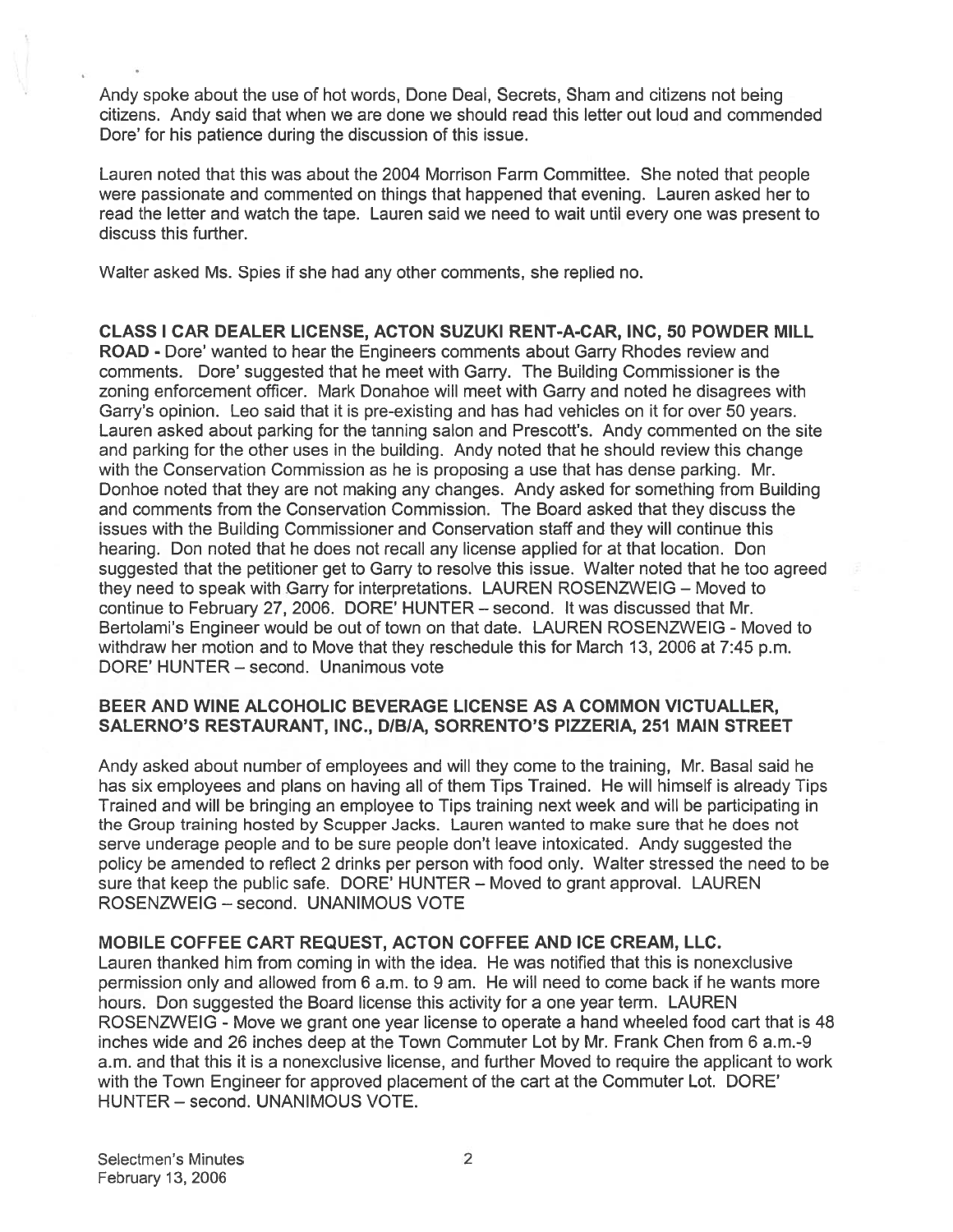HAARTZ CORPORATION — Representatives from the Haartz Corporation were presen<sup>t</sup> to discuss <sup>a</sup> proposed warrant article with the Board. Andy will recuse himself as the company he works for has worked for Haartz in the past. The attorney representing Haartz Corp. outlined the purpose of their appointment tonight. They want to include parcels C and D in their current conservation restrictions. Lauren asked if Parcel B will allow them to expand and if the land will be built on or used to increase floor area ratio. They said no there are no plans currently for expansion. Dore' said it was reasonable to him. Walter asked about parcel D. The Attorney said it was an error that was not caught. Don said that we have been pursuing this for over <sup>a</sup> year and went to the meetings held for possible purchase of this parcel from the State. The one thing missing is <sup>a</sup> provision to insure the transfer to the conservation restriction is affected.

### SELECTMEN'S BUSINESS

Chief Craig and Don spoke about the position of Peter Ashton's sick leave proposal that we basically take \$100,000 out of Fire Dept, budget to cover the new employees. Don updated the Board on the negotiations on first responder manning problems. They formed <sup>a</sup> committee and reviewed the issue to have two people on responding ambulance and adding four swing men to reduce the overtime. In fy89 we were running 1.4 million permanen<sup>t</sup> fire firefighters and dispatch coverage. \$336,000 for coverage. The proposal suggested that we add eight people for \$57,500. Article 22, of the 1988 Town Meeting approved the fire fighters/EMTS for \$57,500. If we can ge<sup>t</sup> the four swing persons we could reduce our overtime by \$1 15,000. Dore' said that he still wants the sick time reduced. Dore' thinks that there should be <sup>a</sup> monetary cut back to serve as an incentive. Dore' was concerned that the problem is still present. Walter agreed he wanted to build incentive for reduction of sick time. Dore' wants to ensure that we are providing coverage. Lauren agreed she wanted to see less sick time. Don said we could take this up at the next meeting. Dore' said he would like to see fincom comment on this. Herman said he would take it to the Finance Committee. Walter will review this to come to <sup>a</sup> better understanding of this situation. Dore' said that he wanted to avoid shutting stations. Dore' felt that the people should know that this is <sup>a</sup> possibility. Herman made comment on Dore's desire to not close <sup>a</sup> station. Herman noted that we have not had <sup>a</sup> closure for 15 years.

### FY07 BUDGET DISCUSSION

Towne School — Walter does not want to be here again next year for more funds. Walter said the he wanted it occupied or give it back to the school. Dore' noted we go to town meeting to demolish it if the school has no use for it.

Don reported on the RFP that is out for the Towne School. We should have it before Town Meeting. It was pu<sup>t</sup> out with the AG's language so every one comes in knowing the rules and restrictions.

Fire station Over Head Doors. Don commented that he would yield to Dean's opinion that we need to look at making <sup>a</sup> repair at the Center Station.

Sequence of Operations, Town Hall Paint and Roof. Walter discussed the memo from Dean about sequencing the repairs to the roof and paint. The roofing and painting could proceed within the same season. Dore' was uncomfortable with putting it off, but felt we could wait one more year.

Lauren said that she wanted to do it now as it might be more money if you wait. She said she will defer to next year. It was noted that we need to do it next year if we don't do it this year.

### Overtime Issue Fire — Discussed earlier

Selectmen's Minutes 3 February 13, 2006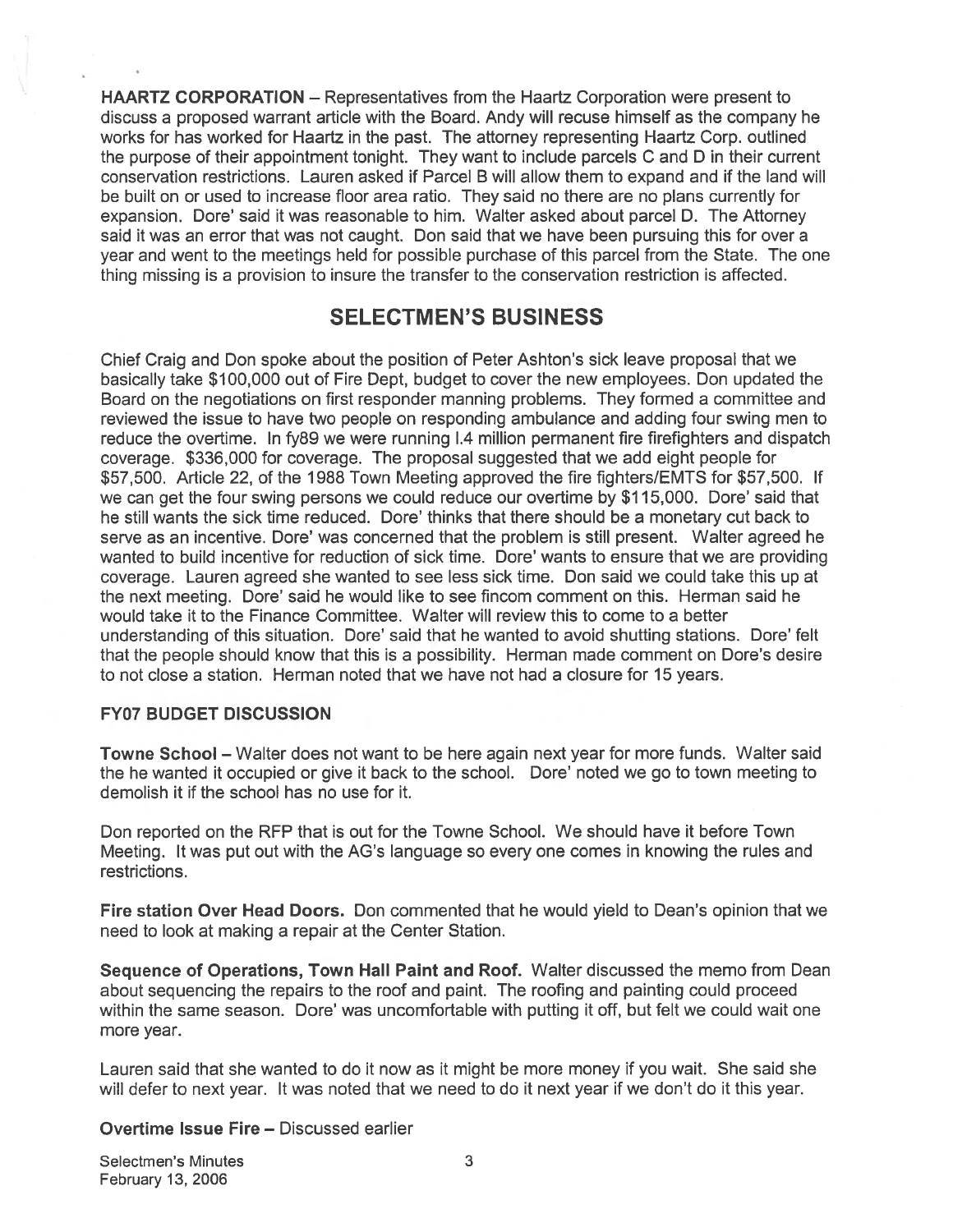Fire Car 31 – This did not make the top 10 of putting it back on the list. The Board will discuss at the next meeting.

Elm Street Ball Field Lights The replacement cost is \$70,000. Can we ge<sup>t</sup> users to contribute? AASL will contribute \$1,000 per year to the pole replacement

Sidewalk Five Year Capital Plan — The Board discussed the ranking on the Priority list.

### 2006 WARRANT DISCUSSION

Peter's memo about legal expense reduction will need to be discussed at the next meeting.

Dore' said that he wanted <sup>a</sup> copy of the Terms of the Trust for the Acton Firefighter's Relief Fund.

Article 00 — Habitat for Humanity — Walter said we need to have some sense of the Board to move forward. Dore' said they are <sup>a</sup> legitimate organization and it should go to Town Meeting for vote. Lauren supports the article, feels it is worthwhile. Walter said this is <sup>a</sup> good use for CPA Funds, and suggested that Habitat for Humanity make application for funds to CPA. Walter said that if you don't want an article that the Chairman has assigned you to check with the Chairman for discussion.

Don noted that we need this to come together for the printer by March  $9<sup>th</sup>$ .

### SELECTMEN'S E-MAIL POLICY

Selectman Hunter has requested that the enclosed materials be provided for Board discussion in the subject regard. Dore' spoke about multiple Board e-mails. He noted the proper use of <sup>e</sup> mail and to avoid breaking the Open Meeting Law. Dore' stressed the importance of adhering to the policy and it needs to have warning language applied. Dore' suggested adding another sentence to say in case it is forwarded to anyone this is not for debate on the E-Mail. Walter felt that we needed to add language to address this. Walter too spoke about the E-mail and Finance Committee's use of E-mail. Lauren felt we could strengthen the policy outlined by District Attorney.

Tom Michleman — Said he feels that we should be allowed to use E-Mail for discussions. Lauren said one of the reasons we have these meetings at <sup>a</sup> handicapped accessible building is so anyone can come in, not everyone has <sup>a</sup> computer.

Laurie Krinsky spoke about how she supports the limit on E-Mail discussion.

The Town Manager was asked to draft <sup>a</sup> possible draft and to bring it back to the Board

### DRAFT BOARD OF APPEALS RULES AND REGULATIONS

Lauren spoke about the drafted 4DB policy and one of the main things is to have an expedited process for <sup>12</sup> units and under. Town Counsel went through it and made changes and comments that were very helpful. Lauren asked that it be adopted as drafted. Walter asked about <sup>a</sup> major document of this type he wanted to see <sup>a</sup> summary of what has happened to make it easier to understand and streamline the conversation. Dore' agreed that it would be helpful if it could be done. Steve Anderson said that these are draft Board of Appeals Regulations, not EQS or <sup>a</sup> bylaw. BOA has very stringent rules and regulations. Andy wanted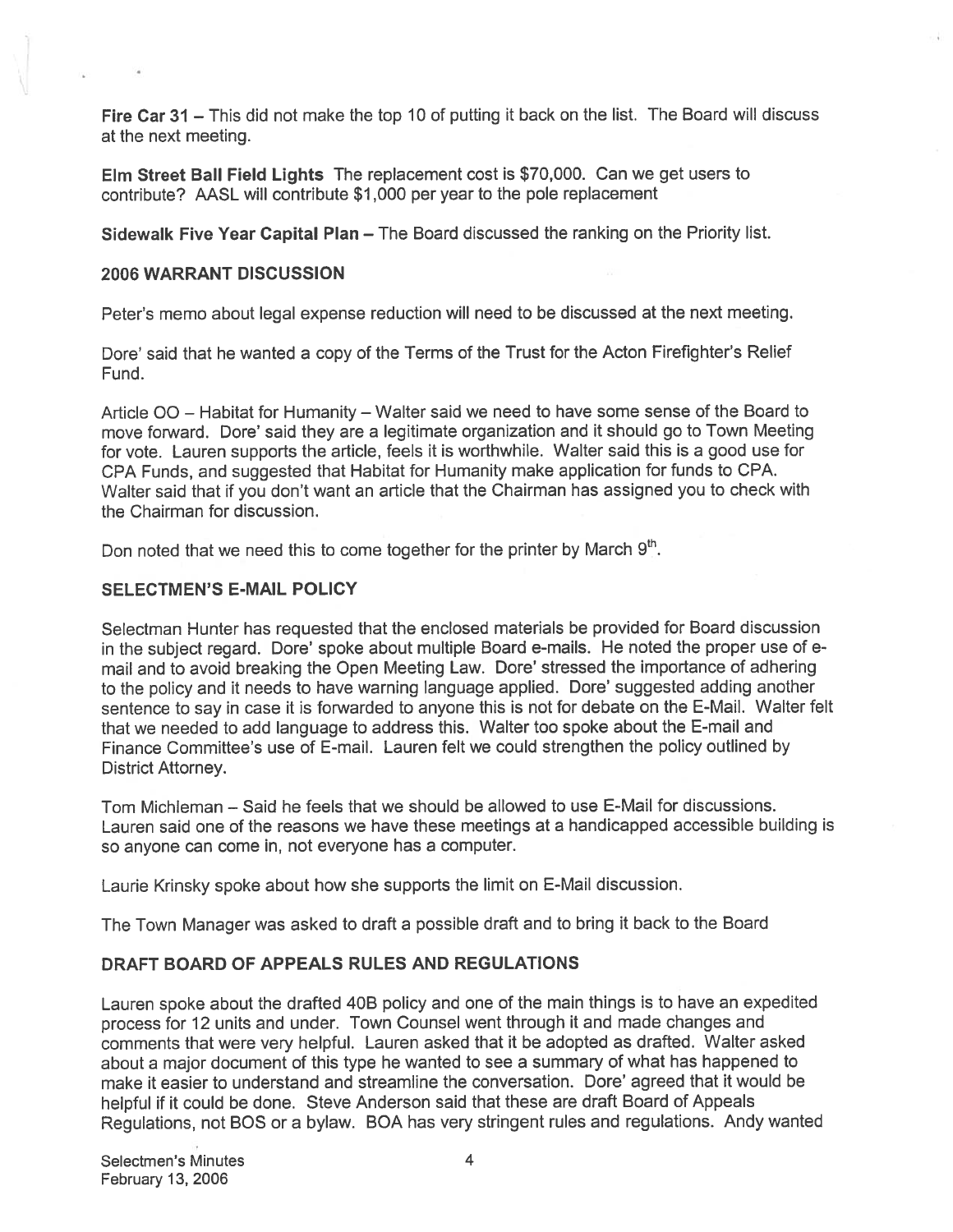more time to review this document. Lauren said the purpose of this was to give BOA <sup>a</sup> chance to ask other boards what they think and then make their decision about the waiving of some items to facilitate the projects. Steve said that the BOA has the power to reject this or accep<sup>t</sup> these regulations. Steve asked that the BOS send <sup>a</sup> memo to BOA to see if they will review. The Board will discuss this at the next meeting.

BROOKSIDE SHOPS TRAFFIC LIGHT - Don spoke about sending out <sup>a</sup> letter reminding them about the traffic signal commitment. ANDREW MAGEE - Moved to send the letter. DORE' HUNTER —second. UNANIMOUS VOTE.

BRUCE FREEMAN RAIL TRAIL - Andy Magee outlined the letter that was sent to Carlisle and Westford discussing the contracts for services. The BRRT Voted to offer \$5,000 for review and defray the required services. Tom Michlaeman asked for help in phrasing the Gift for Board acceptance.

POWERS GALLERY REQUEST FOR SUPPORT - Letter of suppor<sup>t</sup> to Mass Highway for street cut relief — DORE' HUNTER — Moved to approve the letter as written. LAUREN ROSENZWEIG — second. UNANIMOUS VOTE.

ACTON HISTORICAL SOCIETY - The Board asked to have staff repor<sup>t</sup> back after more review, and suggested the possible use of the Town Hall Lot for this purpose on Patriots Day. It was noted that the Lot in South Acton fills even on Patriots Day as it is not <sup>a</sup> holiday for everyone.

GEORGIA WHITNEY FUND REQUEST - The Acton Memorial Library is asking for \$750 for the Creely poetry reading program. DORE' HUNTER — Moved to approve the Grant of \$750 for the event. ANDREW MAGEE — second. UNANIMOUS VOTE.

Herman Kabakoff took note of expenses for chairs and felt the \$250 allotted for Chairs could be lessened if they used chairs we already have. The Board will pass his suggestion on to the Acton Memorial Library Director.

### OTHER BUSINESS

Lauren updated the public about <sup>a</sup> series of zoning hearings at the Planning Board meeting in the Library.

Lauren spoke about the Commuter Rail Forum, there was standing room only. The committee will be looking and gathering information they might need.

Andy spoke about Bruce Freeman Rail Trail letter that was sent out to Carlisle and Westford and noted they will be meeting tomorrow night.

Andy spoke about his breakfast at the Senior Center. He also toured the facilities. John, Steve and Brian will be going up to the Senior Center on Wednesday at 12:30 to discuss taxes and programs available to seniors.

Dore' reported on the commuter meeting and the rail line issues.

ALG tomorrow morning. Walter will be attending since the chair is out of town. Walter will bring back any items to the Board for discussion.

Morrison Meeting, 50 people attended and will meet again Feb 16, at the Public Safety Building at 7:30 p.m. to talk about the historical importance of the Morrison Property.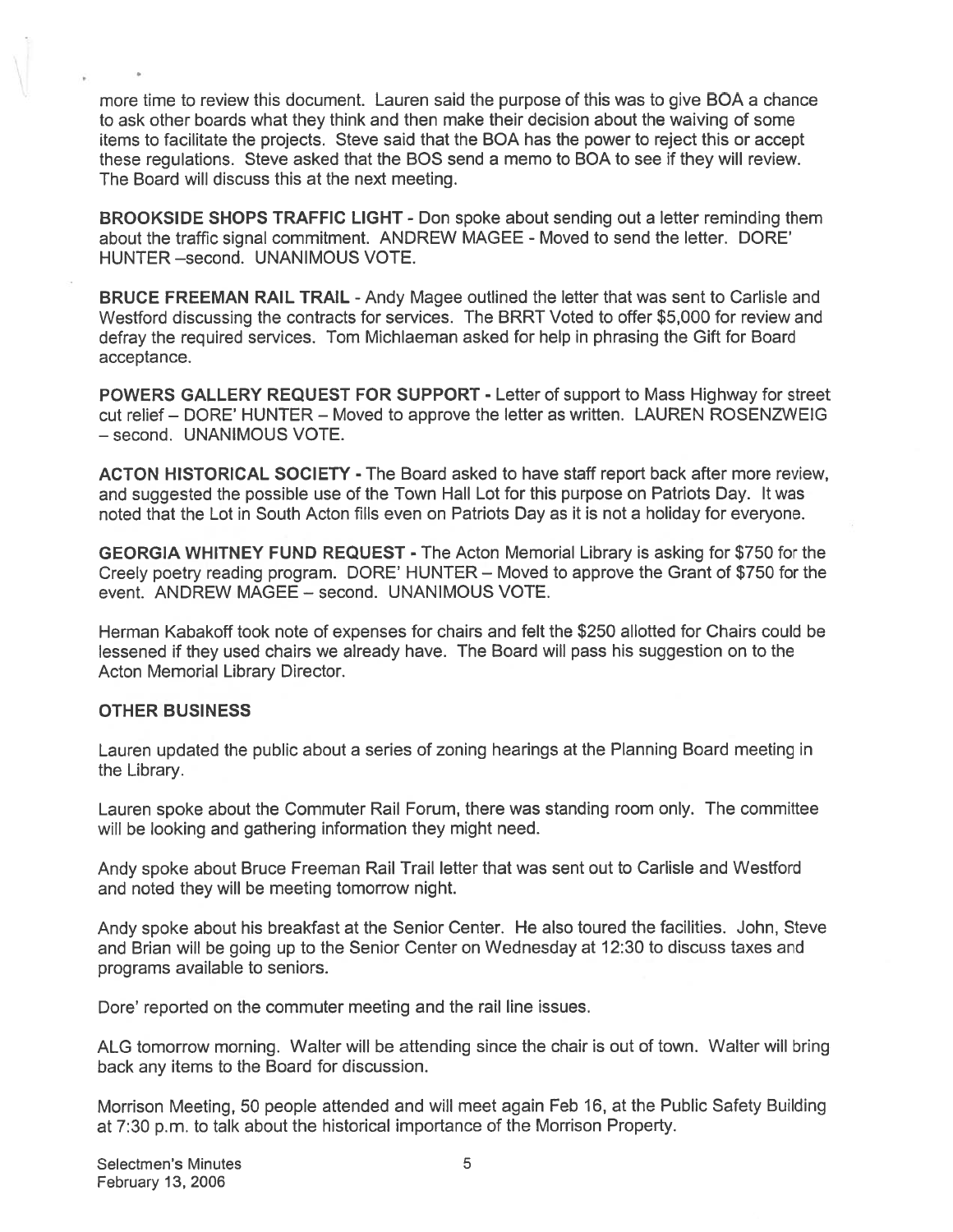CPC has met and have begun their deliberations. Andy explained the process of granting funds under CPC. He explained that the Design for the Bruce Freeman Rail Trail would need to be brought up to <sup>a</sup> reasonable amount for <sup>a</sup> 25% DESIGN. It was noted that they would not be expending all the funds that we are getting this year.

### CONSENT AGENDA

DORE' HUNTER — Moved to Approve — LAUREN ROSENZWEIG — second. Andy has some changes to the minutes of Jan 23 and 30. Staff will make the suggested edits. DORE' HUNTER — Moved to approve with the edits to the January 23 and 30 Minutes. ANDY MAGEE — second. UNANIMOUS VOTE.

### TOWN MANAGER'S REPORT

No Report

### EXECUTIVE SESSION

DORE' HUNTER- Moved to go into Executive Session to discuss land acquisition and litigation ROLL CALL TAKEN, All members AYE, four affirmative the Board is now in Executive Session

Christine Joyce  $\mathbb{V}$ , Dove Hunter V,  $\mathbb{V}$ ,  $\mathbb{V}$  Hunter  $\mathbb{V}$ ,  $\mathbb{V}$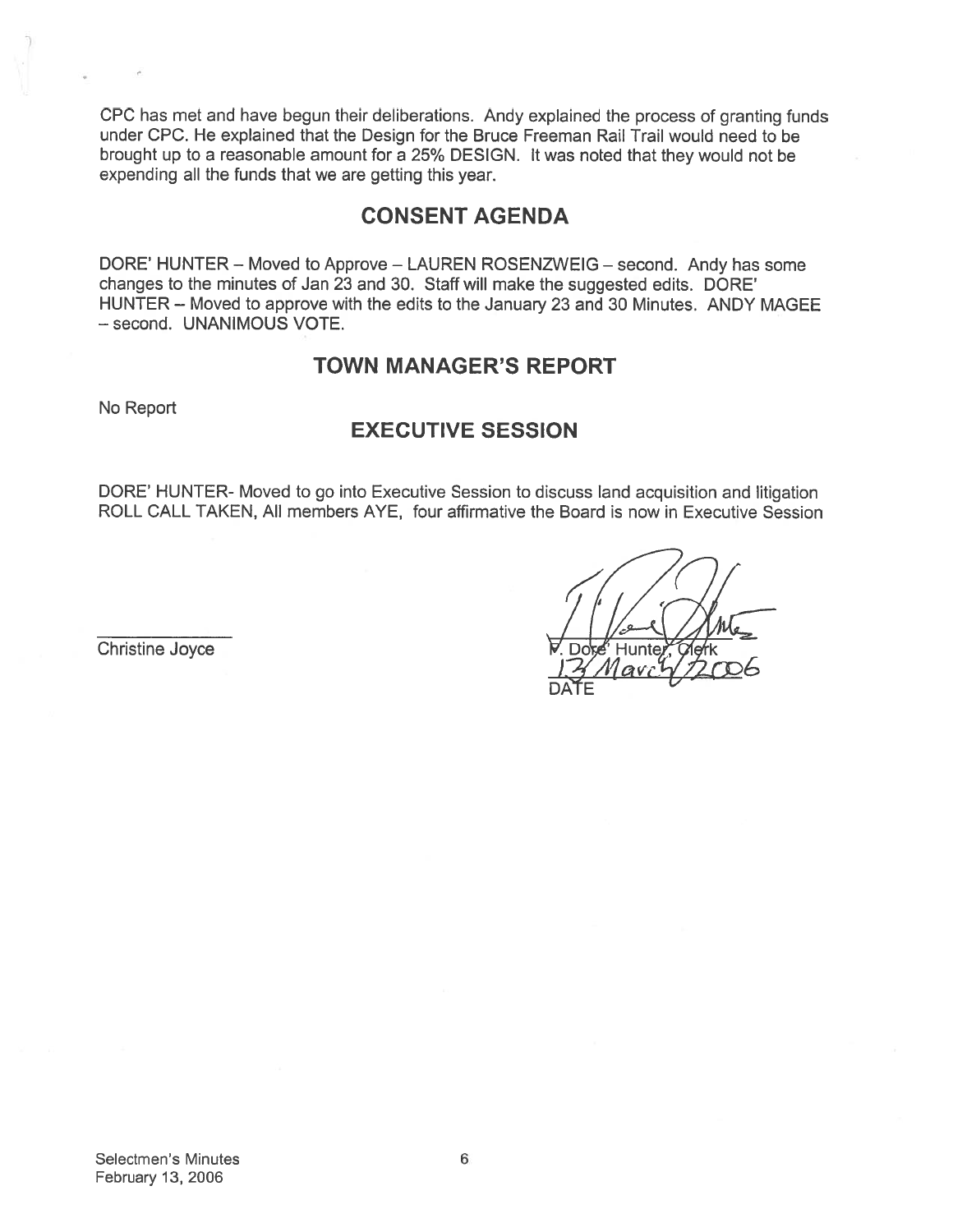# BOARD OF SELECTMEN AGENDA

### February 13, 2006

#### Francis Faulkner Hearing Room Acton Town Hall RECEIVED & FILED 7:00 P.M.

MAR 16 2006

**TOWN CLERK ACTON** 

- I CITIZENS' CONCERNS
- II SEWER COMMISSIONERS' BUSNESS.
- III PUBLiC HEARINGS & APPOINTMENTS
- 1. 7:05 OPERATIONAL MINUTE The Town Manager will give the Board <sup>a</sup> brief update on various topics.
- 2. 7:15 COMMON VICTUALLER'S LICENSE, G&T ENTERPRISES, D/B/A COUNTRY HARVEST BAKERY, 344 GREAT ROAD Enclosed please find materials in the subject regard, for Board consideration.
- 3. 7:20 CITIZEN CONCERN, MS. SPIES Enclosed please find materials in the subject regard, for Board consideration.
- 4. 7:45 CLASS I CAR DEALER LICENSE, ACTON SUZUKI RENT-A-CAR, INC, 50 POWDER MILL ROAD Enclosed please find materials in the subject regard, for Board consideration.
- 5. 8:00 BEER AND WINE ALCOHOLIC BEVERAGE LICENSE AS A COMMON VICTUALLER, SALERNO'S RESTAURANT, INC., DIBIA, SORRENTO'S PIZZERIA, 251 MAIN STREET. Enclosed please find materials in the subject regard, for Board consideration.
- 6. 8:15 MOBILE COFFEE CART REQUEST, ACTON COFFEE AND ICE CREAM, LLC. Enclosed please find materials in the subject regard, for Board consideration.
- 7. 8:30 HAARTZ CORPORATION Representatives from the Haartz Corporation will be presen<sup>t</sup> to discuss <sup>a</sup> proposed warrant article with the Board.

### IV SELECTMEN'S BUSINESS

- 8. FY07 BUDGET DISCUSSION Enclosed please find materials in the subject regard, for Board consideration.
- 9. 2006 WARRANT DISCUSSION Enclosed please find materials in the subject regard, for Board consideration.
- 10. SELECTMEN'S E-MAIL POLICY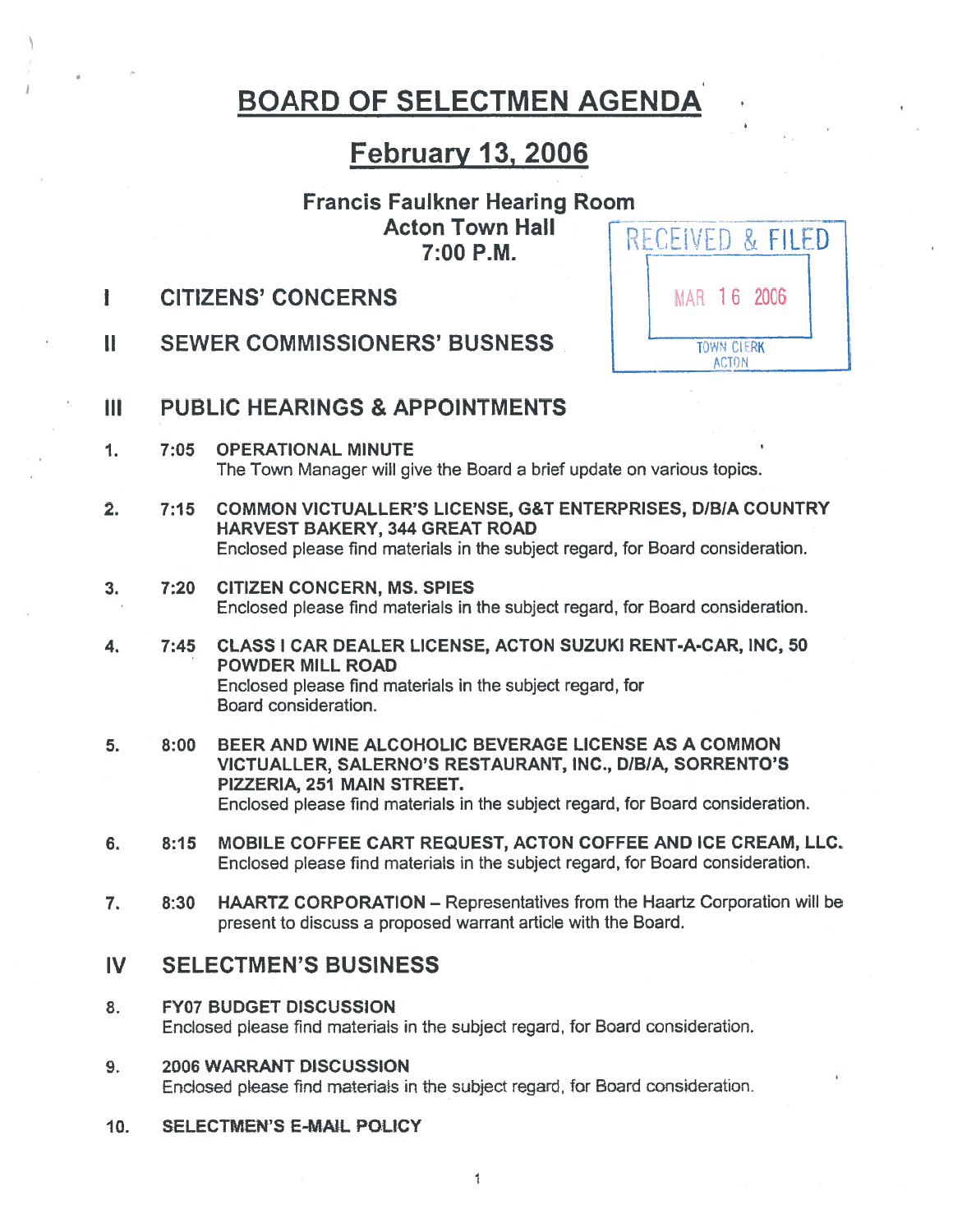Selectman Hunter has requested that the enclosed materials be provided for Board discussion in the subject regard.

- 11. DRAFT BOARD OF APPEALS RULES AND REGULATIONS Enclosed <sup>p</sup>lease find materials in the subject regard, for Board consideration.
- 12. BROOKSIDE SHOPS TRAFFIC LIGHT Enclosed <sup>p</sup>lease find materials in the subject regard, for Board consideration.
- 13. BRUCE FREEMAN RAIL TRAIL Enclosed <sup>p</sup>lease find materials in the subject regard, for Board consideration.

### 14. POWERS GALLERY REQUEST FOR SUPPORT Enclosed <sup>p</sup>lease find <sup>a</sup> draft letter from Chairman Ashton, for Board consideration.

### 15. ACTON HISTORICAL SOCIETY

Enclosed <sup>p</sup>lease find <sup>a</sup> reques<sup>t</sup> from the Acton Historical Society for use of <sup>a</sup> portion of the South Acton Commuter Lot on Patriot's Day, along with staff comment, for Board consideration.

#### 16. GEORGIA WHITNEY FUND REQUEST

Enclosed <sup>p</sup>lease find <sup>a</sup> reques<sup>t</sup> from the Memorial Library Trustees for an appropriation from the subject fund, for Board consideration.

17. OTHER BUSINESS

### VI CONSENT AGENDA

18. ACCEPT MINUTES, BOARD OF SELECTMEN, JANUARY <sup>23</sup> AND JANUARY 30, 2006

Enclosed <sup>p</sup>lease find minutes for Board acceptance.

#### 19. ACTON FAMILY NETWORK

Enclosed <sup>p</sup>lease find <sup>a</sup> reques<sup>t</sup> from Acton Family Network for use of the Town Hall parking lot for their annual tag sales on May 13, <sup>2006</sup> and Sept. 16, 2006, for Board consideration.

20. TEMPORARY AERIAL CABLE, VERIZON NEW ENGLAND, INC., JOHN SWIFT ROAD

Enclosed <sup>p</sup>lease find materials in the subject regard, for Board consideration.

21. ACCEPT GIFT, CAPIZZI & COMPANY Enclosed <sup>p</sup>lease find <sup>a</sup> <sup>g</sup>ift in the amount of \$250.00 to be used for the Youth Services Program at the Acton Police Department, for Board acceptance.

### VII TOWN MANAGER'S REPORT

### VIII EXECUTIVE SESSION

22. There will be a need for an Executive Session - Enclosed please find materials in the subiect regard, for Board consideration.